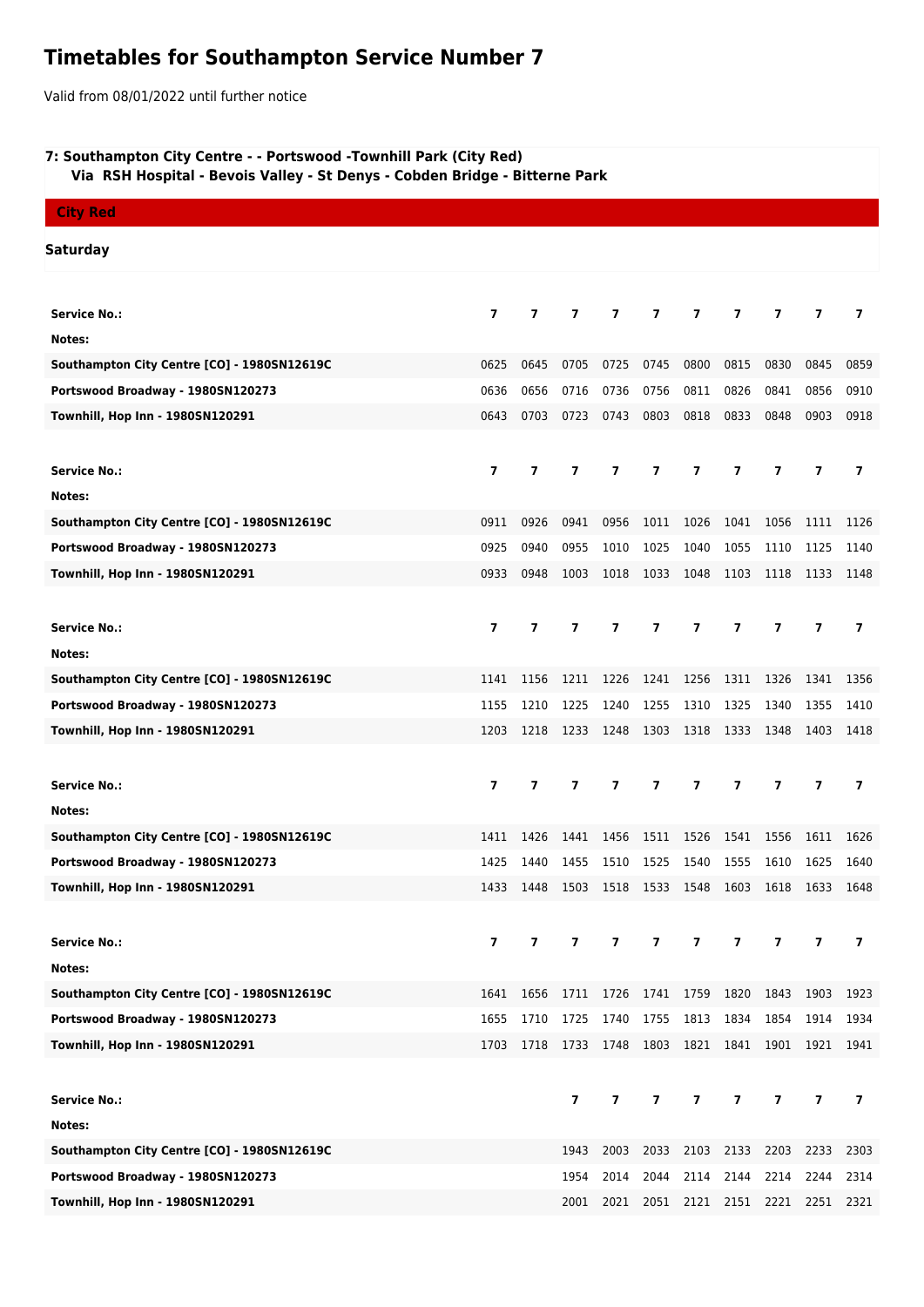## **7: Townhill Park - Portswood -Southampton City Centre (City Red) Via via Midanbury - Bitterne Park - Cobden Bridge - St Denys - Bevois Valley - RSH Hospital**

### **City Red**

### **Saturday**

| <b>Service No.:</b>                         | $\overline{ }$           | $\overline{\phantom{a}}$ | 7                       | 7                       | 7                        | 7              | $\overline{ }$ | 7                        | 7                        | 7                        |
|---------------------------------------------|--------------------------|--------------------------|-------------------------|-------------------------|--------------------------|----------------|----------------|--------------------------|--------------------------|--------------------------|
| Notes:                                      |                          |                          |                         |                         |                          |                |                |                          |                          |                          |
| Townhill, Hop Inn - 1980SN120291            | 0539                     | 0603                     | 0623                    | 0643                    | 0703                     | 0723           | 0743           | 0803                     | 0818                     | 0833                     |
| Mousehole Lane - 1980SN120443               | 0546                     | 0610                     | 0630                    | 0650                    | 0710                     | 0730           | 0750           | 0810                     | 0825                     | 0840                     |
| Bitterne Park Triangle - 1980SN120310       | 0555                     | 0619                     | 0639                    | 0659                    | 0719                     | 0739           | 0759           | 0819                     | 0834                     | 0849                     |
| Portswood Broadway - 1980SN12275A           | 0601                     | 0625                     | 0645                    | 0705                    | 0725                     | 0745           | 0805           | 0825                     | 0840                     | 0855                     |
| Southampton City Centre [CO] - 1980SN12619C | 0615                     | 0639                     | 0659                    | 0719                    | 0739                     | 0759           | 0819           | 0839                     | 0854                     | 0909                     |
|                                             |                          |                          |                         |                         |                          |                |                |                          |                          |                          |
| <b>Service No.:</b>                         | $\overline{\phantom{a}}$ | $\overline{ }$           | $\overline{\mathbf{z}}$ | $\overline{\mathbf{z}}$ | 7                        | 7              | $\overline{ }$ | $\overline{\phantom{a}}$ | $\overline{\phantom{a}}$ | 7                        |
| Notes:                                      |                          |                          |                         |                         |                          |                |                |                          |                          |                          |
| Townhill, Hop Inn - 1980SN120291            | 0848                     | 0903                     | 0918                    | 0933                    | 0948                     | 1003           | 1018           | 1033                     | 1048                     | 1103                     |
| Mousehole Lane - 1980SN120443               | 0855                     | 0911                     | 0926                    | 0941                    | 0956                     | 1011           | 1026           | 1041                     | 1056                     | 1111                     |
| Bitterne Park Triangle - 1980SN120310       | 0904                     | 0921                     | 0936                    | 0951                    | 1006                     | 1021           | 1036           | 1051                     | 1106                     | 1121                     |
| Portswood Broadway - 1980SN12275A           | 0911                     | 0928                     | 0943                    | 0958                    | 1013                     | 1028           | 1043           | 1058                     | 1113                     | 1128                     |
| Southampton City Centre [CO] - 1980SN12619C | 0926                     | 0943                     | 0958                    | 1013                    | 1028                     | 1043           | 1058           | 1113                     | 1128                     | 1143                     |
|                                             |                          |                          |                         |                         |                          |                |                |                          |                          |                          |
| <b>Service No.:</b>                         | $\overline{ }$           | $\overline{7}$           | $\overline{7}$          | 7                       | 7                        | 7              | 7              | 7                        | $\overline{\phantom{a}}$ | 7                        |
| Notes:                                      |                          |                          |                         |                         |                          |                |                |                          |                          |                          |
| Townhill, Hop Inn - 1980SN120291            | 1118                     | 1133                     | 1148                    | 1203                    | 1218                     | 1233           | 1248           | 1303                     | 1318                     | 1333                     |
| Mousehole Lane - 1980SN120443               | 1126                     | 1141                     | 1156                    | 1211                    | 1226                     | 1241           | 1256           | 1311                     | 1326                     | 1341                     |
| Bitterne Park Triangle - 1980SN120310       | 1136                     | 1151                     | 1206                    | 1221                    | 1236                     | 1251           | 1306           | 1321                     | 1336                     | 1351                     |
| Portswood Broadway - 1980SN12275A           | 1143                     | 1158                     | 1213                    | 1228                    | 1243                     | 1258           | 1313           | 1328                     | 1343                     | 1358                     |
| Southampton City Centre [CO] - 1980SN12619C | 1158                     | 1213                     | 1228                    | 1243                    | 1258                     | 1313           | 1328           | 1343                     | 1358                     | 1413                     |
|                                             |                          |                          |                         |                         |                          |                |                |                          |                          |                          |
| <b>Service No.:</b>                         | 7                        | 7                        | 7                       | 7                       | 7                        | 7              | 7              | 7                        | 7                        | 7                        |
| Notes:                                      |                          |                          |                         |                         |                          |                |                |                          |                          |                          |
| Townhill, Hop Inn - 1980SN120291            | 1348                     | 1403                     | 1418                    | 1433                    | 1448                     | 1503           | 1518           | 1533                     | 1548                     | 1603                     |
| Mousehole Lane - 1980SN120443               | 1356                     | 1411                     | 1426                    | 1441                    | 1456                     | 1511           | 1526           | 1541                     | 1556                     | 1611                     |
| Bitterne Park Triangle - 1980SN120310       | 1406                     | 1421                     | 1436                    | 1451                    | 1506                     | 1521           | 1536           | 1551                     | 1606                     | 1621                     |
| Portswood Broadway - 1980SN12275A           | 1413                     | 1428                     | 1443                    | 1458                    | 1513                     | 1528           | 1543           | 1558                     | 1613                     | 1628                     |
| Southampton City Centre [CO] - 1980SN12619C | 1428                     | 1443                     | 1458                    | 1513                    | 1528                     | 1543           | 1558           | 1613                     | 1628                     | 1643                     |
|                                             |                          |                          |                         |                         |                          |                |                |                          |                          |                          |
| <b>Service No.:</b>                         | $\overline{\mathbf{z}}$  | $\overline{\mathbf{z}}$  | 7                       | $\overline{7}$          | $\overline{7}$           | $\overline{7}$ | $\overline{7}$ | $\overline{ }$           | $\overline{7}$           | $\overline{\phantom{a}}$ |
| Notes:                                      |                          |                          |                         |                         |                          |                |                |                          |                          |                          |
| Townhill, Hop Inn - 1980SN120291            | 1618                     | 1633                     | 1648                    | 1703                    | 1718                     | 1733           | 1748           | 1803                     | 1821                     | 1841                     |
| Mousehole Lane - 1980SN120443               | 1626                     | 1641                     | 1656                    | 1711                    | 1726                     | 1741           | 1756           | 1811                     | 1828                     | 1848                     |
| Bitterne Park Triangle - 1980SN120310       | 1636                     | 1651                     | 1706                    | 1721                    | 1736                     | 1751           | 1806           | 1821                     | 1837                     | 1857                     |
| Portswood Broadway - 1980SN12275A           | 1643                     | 1658                     | 1713                    | 1728                    | 1743                     | 1758           | 1813           | 1827                     | 1843                     | 1903                     |
| Southampton City Centre [CO] - 1980SN12619C | 1658                     | 1713                     |                         |                         | 1728 1743 1758 1813 1828 |                |                | 1841                     | 1857                     | 1917                     |